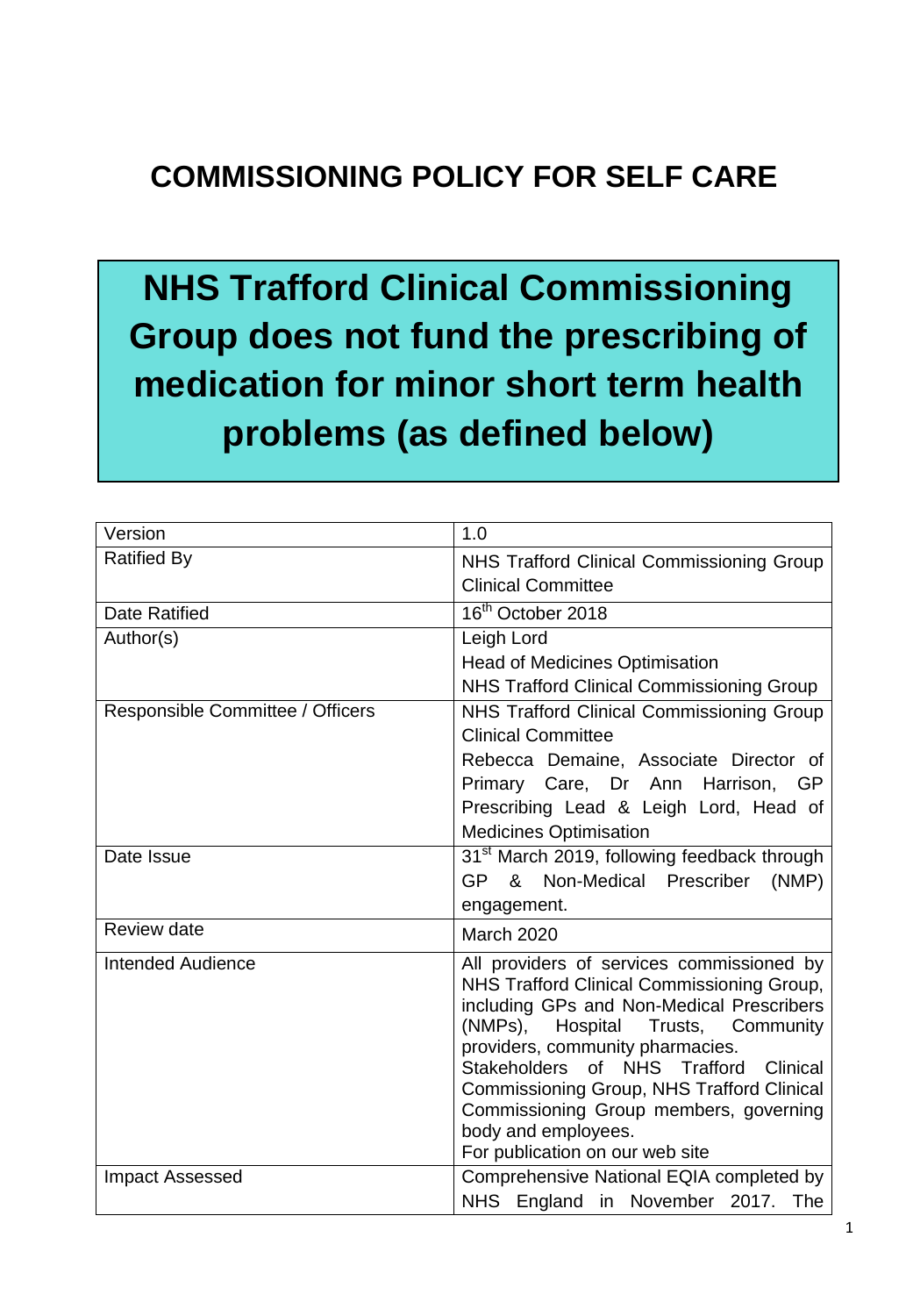| document asks that CCGs assess the            |       |
|-----------------------------------------------|-------|
| impact of their population with regard to the |       |
| particular demographics of their              | local |
| population.                                   |       |
| Local Stage 2 EQIA assessment completed       |       |
| both on the proposal to cease prescribing of  |       |
| items for self-limiting conditions and on the |       |
| impact of the implementation of               | the   |
| commissioning policy. This includes a         |       |
| comprehensive communication                   | and   |
| engagement strategy.                          |       |

Further information about this document:

| Document name                                                                | <b>Commissioning Policy for Self-Care</b>                                                                                                    |
|------------------------------------------------------------------------------|----------------------------------------------------------------------------------------------------------------------------------------------|
| οf<br>Category<br>Document<br>-in<br><b>The</b><br><b>Policy Schedule</b>    | Commissioning                                                                                                                                |
| Author(s)<br>Contact(s) for further<br>information<br>about<br>this document | Contact for further information - leigh.lord@nhs.net<br>Author:<br>Leigh Lord,<br>Head of Medicines Optimisation,<br><b>NHS Trafford CCG</b> |
| Published by                                                                 | <b>NHS Trafford Clinical Commissioning Group</b><br>1st Floor, Crossgate House, Cross Street, Sale, M33 7FT                                  |
| Copies<br>of<br>this<br>document<br>are<br>available from                    | Website: www.traffordccg.nhs.uk                                                                                                              |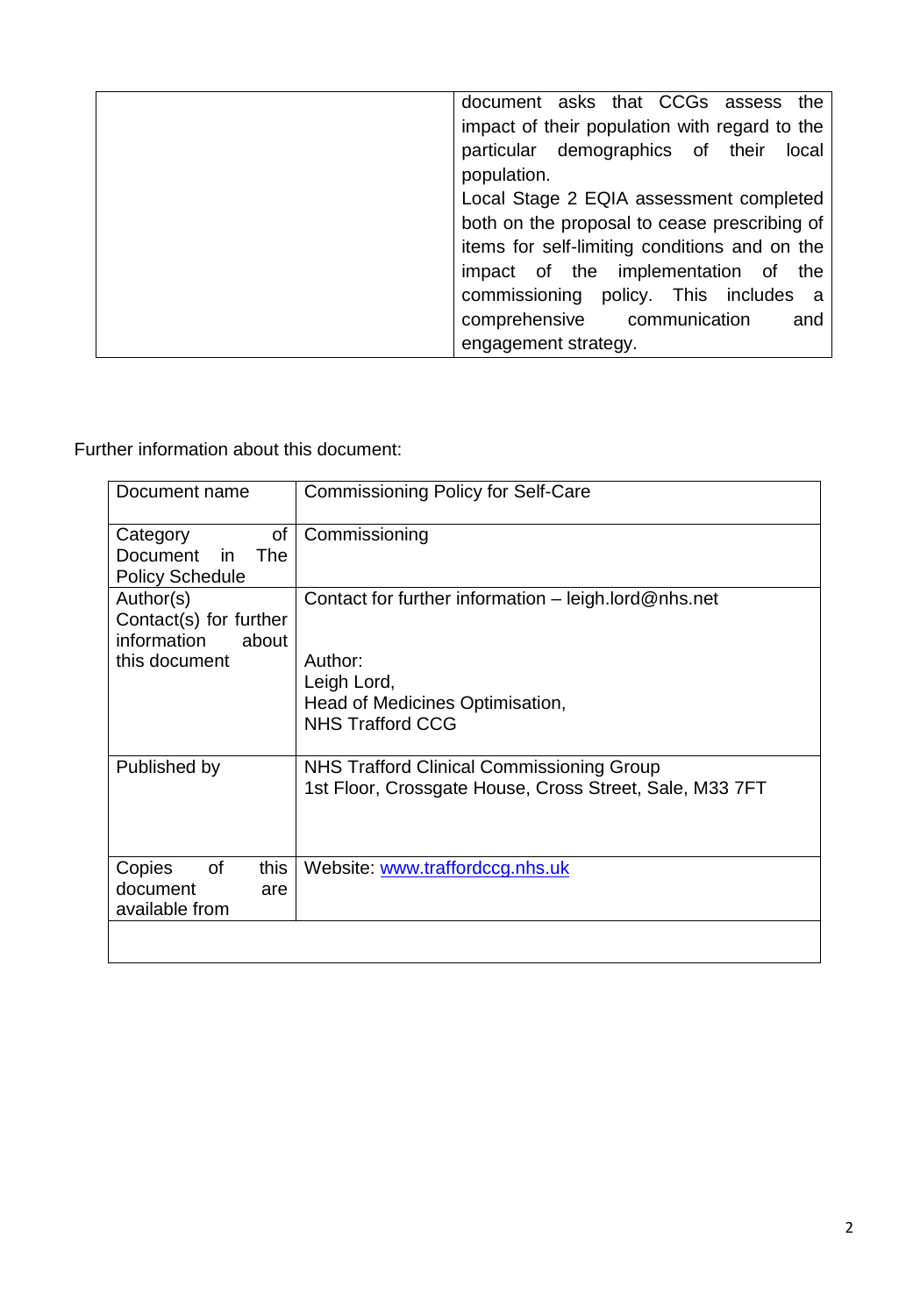# **Contents**

| Introduction                                                 | Page 4                                 |
|--------------------------------------------------------------|----------------------------------------|
| Scope and Purpose                                            | Page 4                                 |
| Availability of medicines available over the counter         | Page 5                                 |
| Products with Insufficient evidence of benefit               | Page 5                                 |
| <b>Exceptions</b>                                            | Page 6                                 |
| <b>Appendix 1</b><br>Table 1<br>Table 2<br><b>References</b> | Page 8<br>Page 9<br>Page 12<br>Page 13 |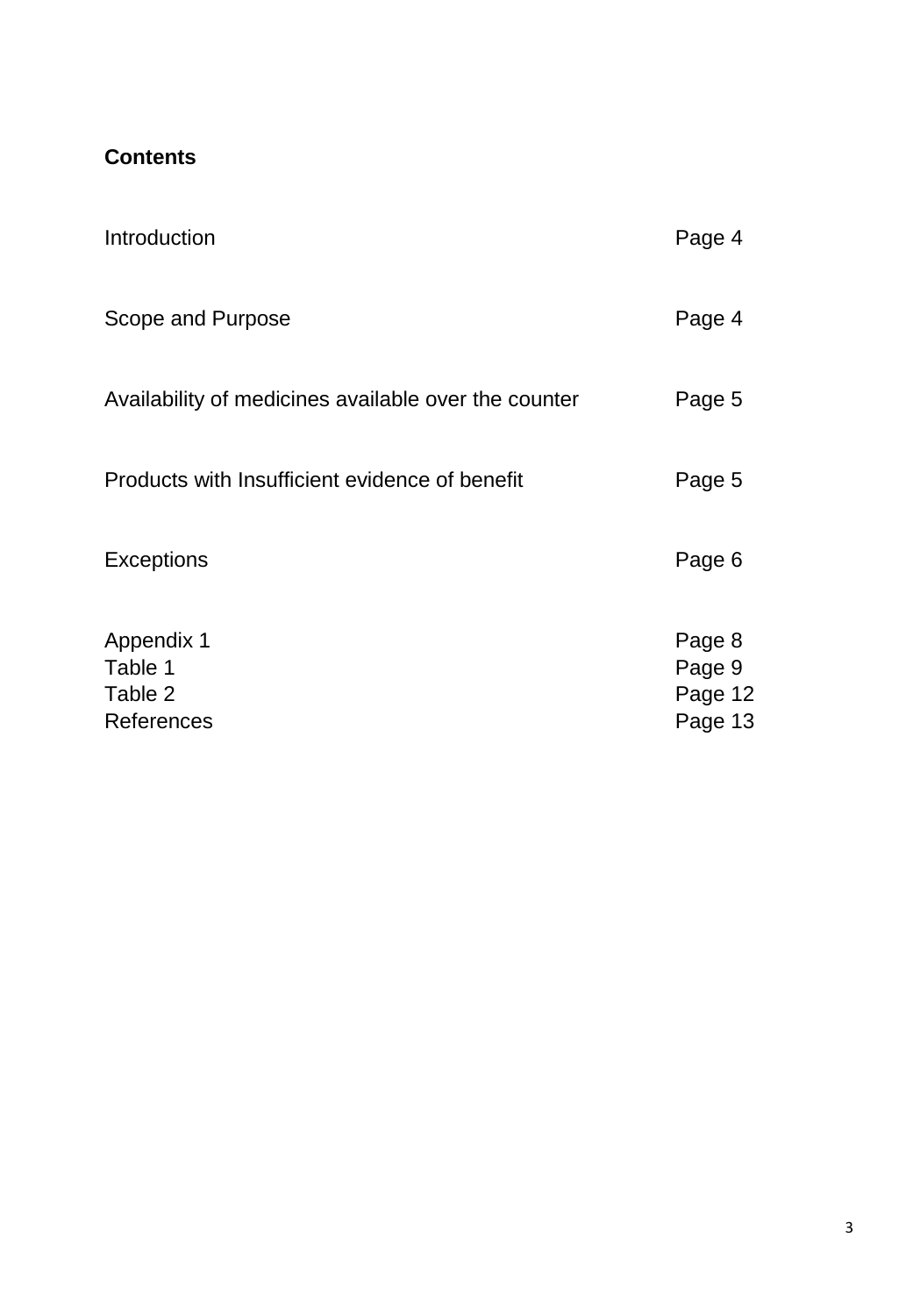# **INTRODUCTION:**

NHS England has published [new prescribing guidance](https://www.england.nhs.uk/medicines/conditions-for-which-over-the-counter-items-should-not-routinely-be-prescribed/) which covers 35 minor, short-term health conditions, which are either 'self-limiting' or suitable for 'self-care'. For these minor, short-term conditions, medicines which are available over the counter (OTC) are no longer to be routinely prescribed on the NHS.

NHS prescribers are often asked to issue an NHS prescription for medicines to treat minor short-term medical conditions, for medications where there is limited evidence of clinical benefit or cost-effectiveness, and for conditions where there is no clinical need for treatment.

Promoting the concept of self-care and increasing the awareness that there are alternatives to making GP appointments, or attendance at OOHs or A&E departments with minor conditions, will encourage patients to explore self-care in the future, so changing the culture of dependency in the NHS.

NHS Trafford faces a £23m deficit in funding over the next two years and spends over £2million a year on these medicines alone. Removing these medications from prescription will release money which could be better spent on reducing health inequalities, to treat conditions such as diabetes, heart disease, and respiratory disease as well as helping to maintain financial balance in the health economy for the benefit of the wider population.

NHS Trafford Clinical Commissioning Group (CCG) in line with NHS England guidance will no longer fund the prescribing of medication for minor short-term health problems. Patients are therefore advised to access advice and purchase such self-care remedies as they and their family need rather than being prescribed by their GP, NMP or other clinicians.

Patients are expected, where possible, to try to alter their diet and lifestyle if it is probable that this is the cause of a minor health problem.

Many of these products are readily available, along with advice, from local pharmacies. Some are also available from local shops and supermarkets.

This guidance will provide everyone in Trafford with the same expectation of what will be provided from their GP practice or other prescriber.

The principles of this document apply equally to any provider delivering NHS Commissioned Care.

## **SCOPE AND PURPOSE OF THE POLICY**

The Self-Care Policy sets out the Clinical Commissioning Group's approach to ensure that:

**Prescribing of medicines and treatments that are available to purchase over-thecounter will be stopped if one of the following criteria is met:** 

**1. The condition for which the medication or treatment is prescribed is considered to be self-limiting;**

**2. The condition for which the medication or treatment is prescribed is considered suitable for self-care;**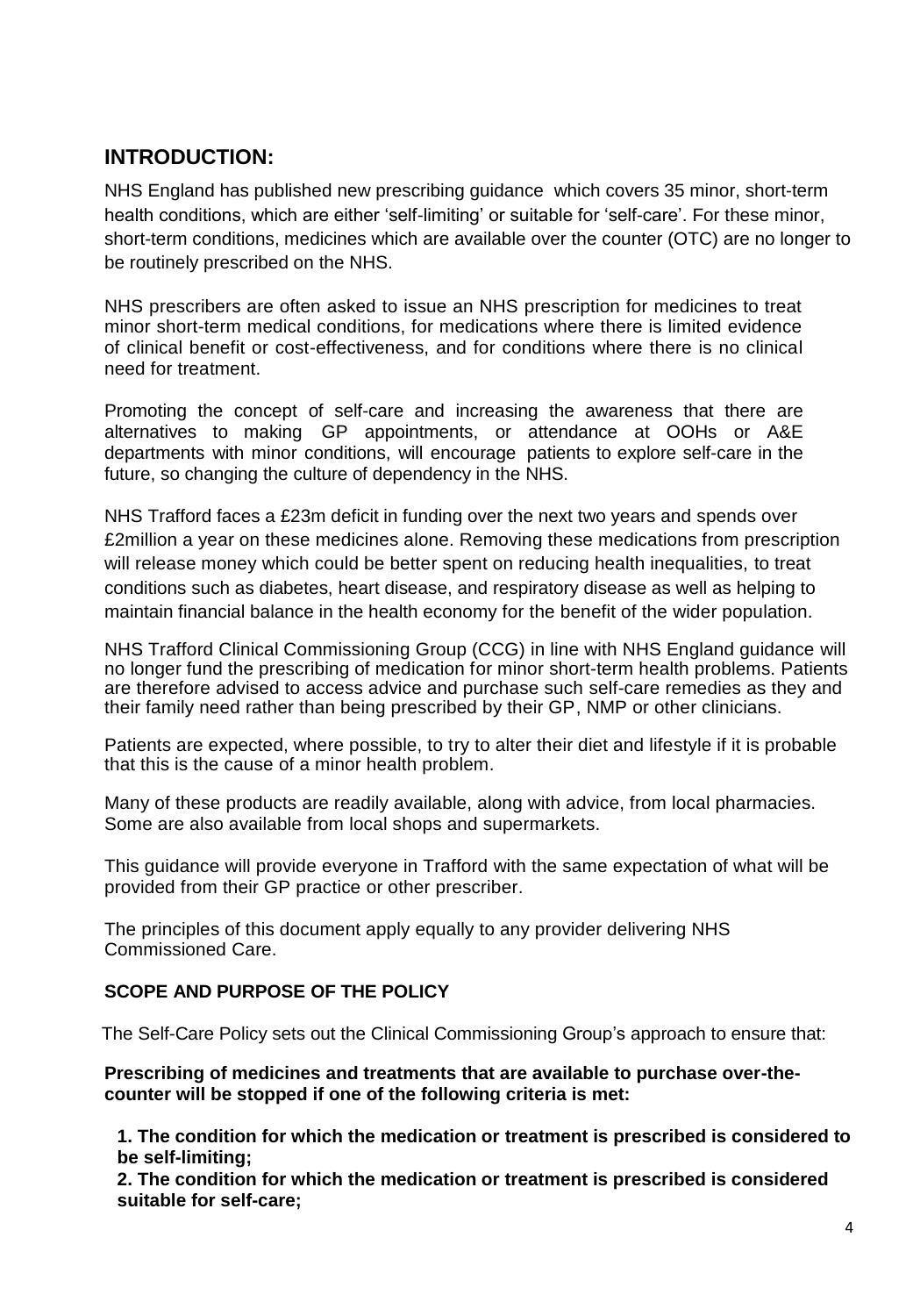### **3. The medication or treatment prescribed has insufficient evidence of benefit.**

#### **Prescribers will supported in actioning and implementing these decisions in practice.**

This guidance applies to all services contracted by or delivered by the NHS across Trafford, including:

- a) GP Practices GPs and NMPs
- b) Out of hours and extended hours primary care providers
- c) Acute Hospitals
- d) Out-Patient Clinics
- e) NHS Community Providers
- f) Independent providers
- g) Community pharmacies
- h) Opticians
- i) Dentists

This guidance covers the provision of prescriptions to a patient registered on the list of a general medical practitioner, or a temporary resident.

Implementation of the policy will be monitored via ePACT2 and IMPACT data.

#### **MEDICINES AVAILABLE OVER-THE-COUNTER, USED FOR SELF-LIMITING CONDITIONS OR CONDITIONS SUITABLE FOR SELF-CARE**

Most minor ailments are either self-limiting or suitable for self-care. Products aimed at treating the symptoms of many of these ailments may not offer value for money and should not normally be prescribed at NHS expense.

#### **Patients with minor, self-limiting conditions and conditions suitable for self-care will be signposted to community pharmacies, or other outlets such as supermarkets and local shops, to purchase over-the-counter treatments**.

Community pharmacists have a wealth of experience and training, and are well placed to contribute to the management of minor ailments and common conditions. No appointments are needed and community pharmacies are often open for longer hours than GP Practices and are also open at weekends.

Secondary Care and other providers will support self-care interventions and signpost patients to the community pharmacy if appropriate, particularly where patients have presented inappropriately to A&E, urgent care centres or out of hours services.

People will be encouraged to be responsible for their own health and well-being, by all healthcare professionals.

Patient information leaflets are available for specific conditions, either via sources such as NHS Choices or via the GP Practice prescribing system, to ensure that people are made aware of warning signs or symptoms that would require them to see their GP. Patient education during appointments may help to reduce repeat consultations for similar conditions whilst ensuring appropriate safety-netting is in place.

#### **PRODUCTS WITH INSUFFICIENT EVIDENCE OF BENEFIT**

Many of the products in this category are not licensed drugs under the Medicines Act. This means that they have not undergone the stringent testing laid down by the regulatory authorities to confirm their safety, quality and efficacy. There is no summary of product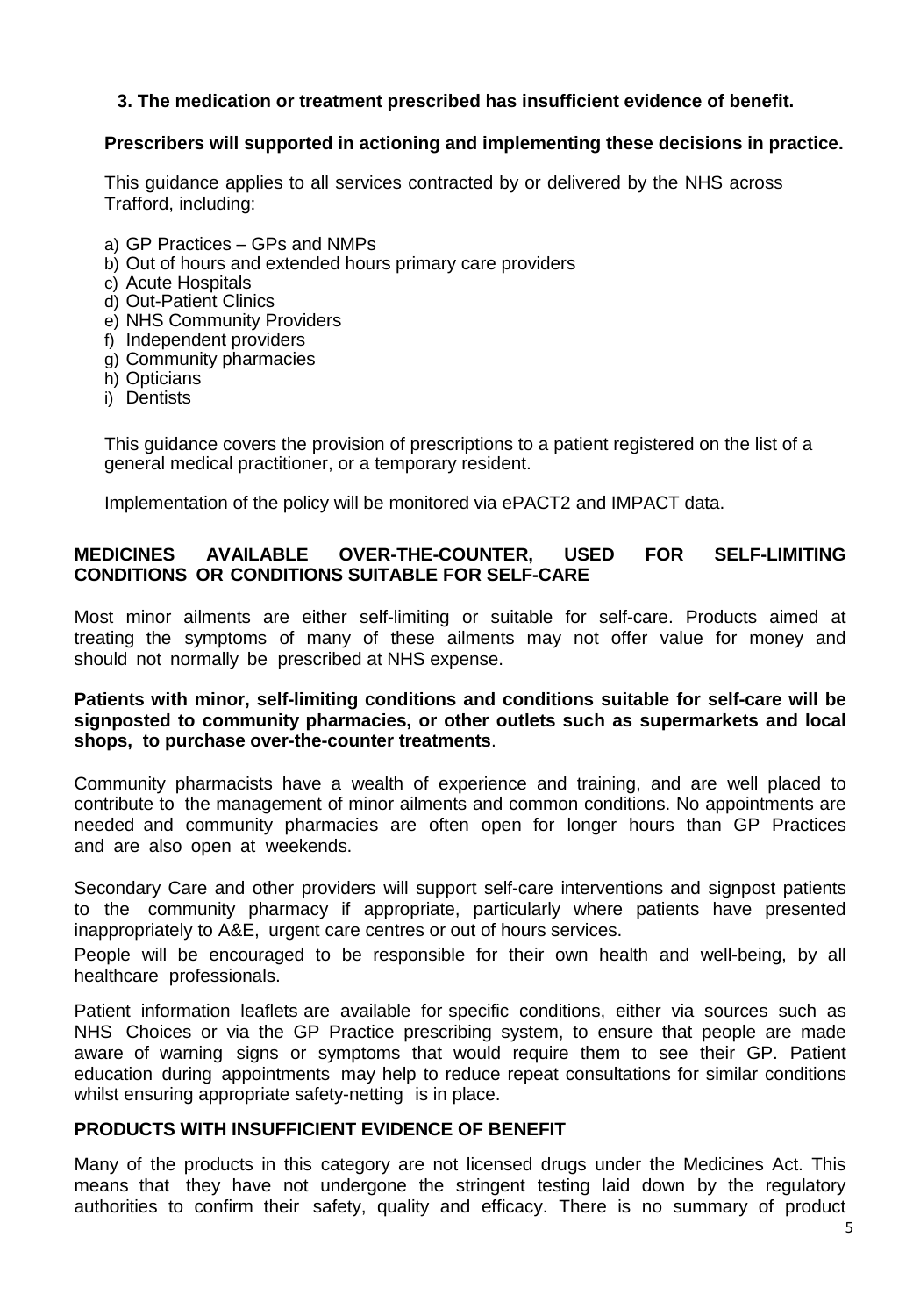characteristics (SPC) for prescribers to consult and hence no indemnity for prescribers should the treatment cause harm.

Many of these products are classed as 'food substitutes' and do not appear in the current British National Formulary (BNF) or the Drug Tariff. They are often not manufactured to the same high pharmaceutical standards used for licensed medicines; hence there is no guarantee of consistency in formulation and potency. These treatments will not have undergone rigorous clinical trials to demonstrate that they are effective.

#### **General exceptions to the policy:**

- Patients prescribed an OTC treatment for a long term condition (e.g. regular pain relief for chronic arthritis or treatments for irritable bowel disease).
- For the treatment of more complex forms of minor illnesses (e.g. severe migraines that are unresponsive to over the counter medicines).
- For those patients that have symptoms that suggest the condition is not minor (i.e. those with red flag symptoms for example indigestion with very bad pain.)
- Treatment for complex patients (e.g. immunosuppressed patients).
- Patients on prescription only treatments where OTC products would not be suitable.
- Patients prescribed OTC products to treat an adverse effect or symptom of a more complex illness and/or prescription only medications should continue to have these products prescribed on the NHS (e.g. Dry eyes due to Sjögren's syndrome).
- Circumstances where the product licence doesn't allow the product to be sold over the counter to certain groups of patients. This may vary by medicine, but could include babies, children and/or women who are pregnant or breast-feeding. Community Pharmacists will be aware of what these are and can advise accordingly.
- Patients with a minor condition suitable for self-care that has not responded sufficiently to treatment with OTC products.
- Patients where the clinician considers that the presenting symptom is due to a condition that would not be considered a minor condition.
- Individual patients where the clinician considers that their ability to self-manage is compromised as a consequence of medical, mental health or significant social vulnerability to the extent that their health and/or wellbeing could be adversely affected, if reliant on self-care.

#### **To note that being exempt from paying a prescription charge or by owning a prepayment certificate does not automatically warrant an exception to the guidance. Consideration should also be given to safeguarding issues.**

Examples of exceptional circumstances may include the following:

- ₋ A homeless person who needs pain killers for a short term ailment but who has no means of paying for over the counter medications;
- ₋ A young unemployed person attends their GP practice and is given the option to buy medications themselves but the GP or NMP doesn't believe they have the money available to do so at this time;
- A patient goes to see their GP or NMP and is given the option to buy medications themselves but the GP or NMP doesn't believe they have the money available to do so at this time;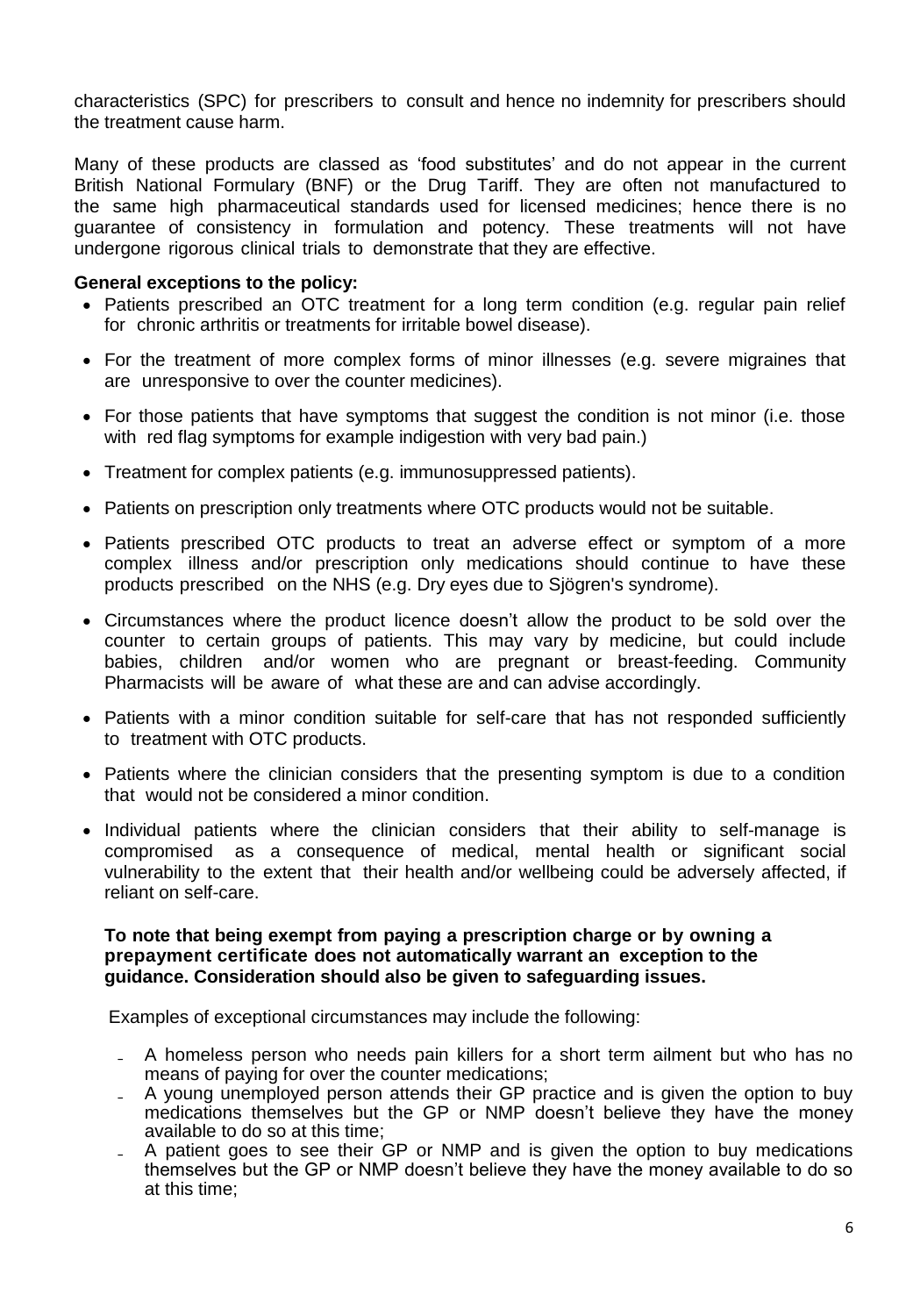- A patient goes to see their GP or NMP with indigestion problems. As this is the first occasion they should be advised to buy an indigestion remedy over the counter. However, if the problem persists the issue will be investigated further and medication can be prescribed. Patients with long-term indigestion problems will not be affected;
- If the GP or NMP believes that their patient who has a learning disability needs some vitamins but that they don't fully understand the option of going to purchase medication themselves.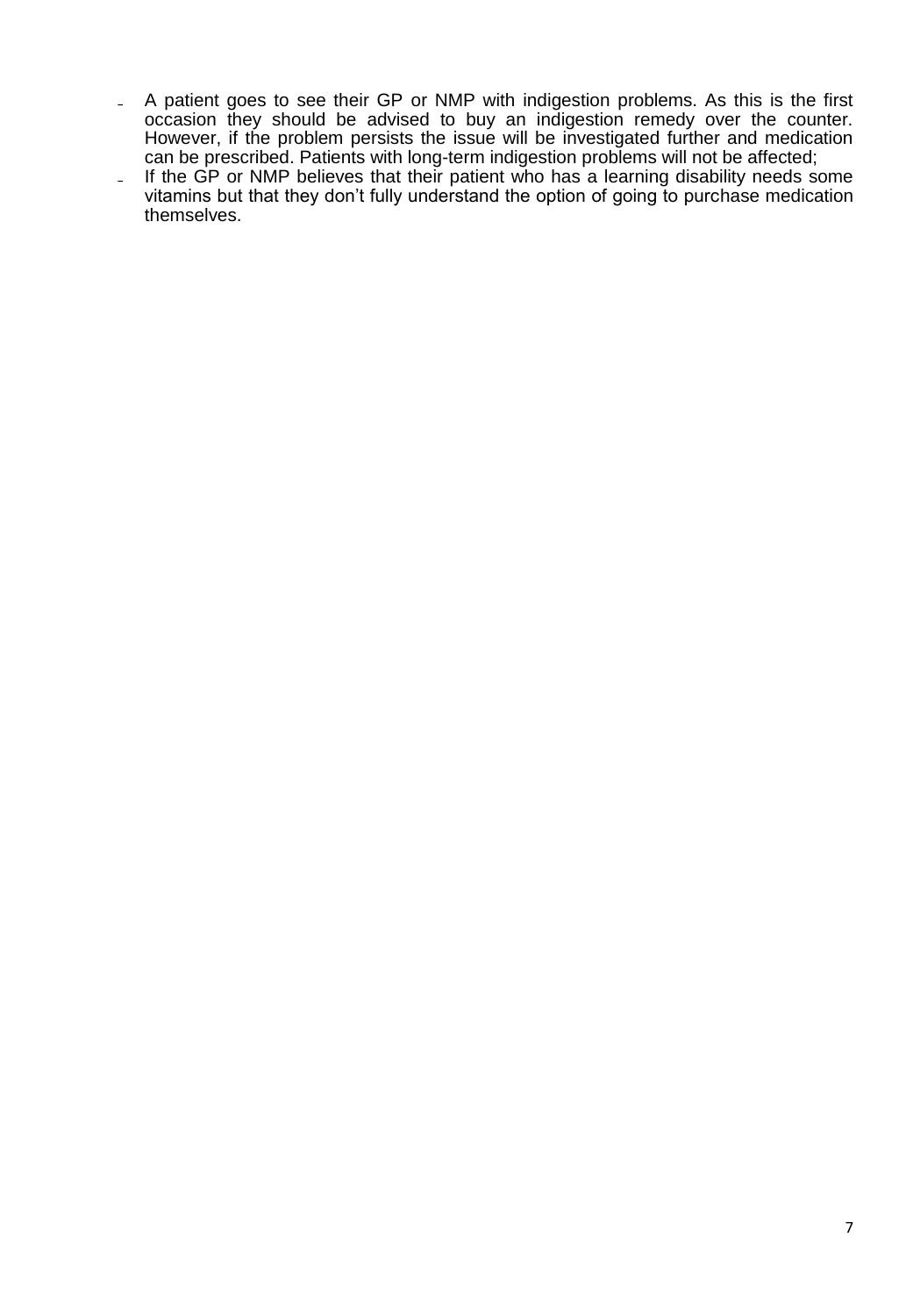## **Appendix 1: Conditions for which prescribing should be restricted**

- 1. Probiotics
- 2. Vitamins and minerals
- 3. Acute Sore Throat
- 4. Infrequent Cold Sores of the lip.
- 5. Conjunctivitis
- 6. Coughs and colds and nasal congestion
- 7. Cradle Cap (Seborrhoeic dermatitis infants)
- 8. Haemorrhoids
- 9. Infant Colic
- 10.Mild Cystitis
- 11.Mild Irritant Dermatitis
- 12.Dandruff
- 13.Diarrhoea (Adults)
- 14.Dry Eyes/Sore (tired) Eyes
- 15.Earwax
- 16.Excessive sweating (Hyperhidrosis)
- 17.Head Lice
- 18.Indigestion and Heartburn
- 19.Infrequent Constipation
- 20.Infrequent Migraine
- 21.Insect bites and stings
- 22.Mild Acne
- 23.Mild Dry Skin
- 24.Sunburn
- 25.Sun Protection
- 26.Mild to Moderate Hay fever/Seasonal Rhinitis
- 27.Minor burns and scalds
- 28.Minor conditions associated with pain, discomfort and/fever. (e.g. aches and sprains, headache, period pain, back pain)
- 29.Mouth ulcers
- 30.Nappy Rash
- 31.Oral Thrush
- 32.Prevention of dental caries
- 33.Ringworm/Athletes foot
- 34.Teething/Mild Toothache
- 35.Threadworms
- 36.Travel Sickness
- 37.Warts and Verrucae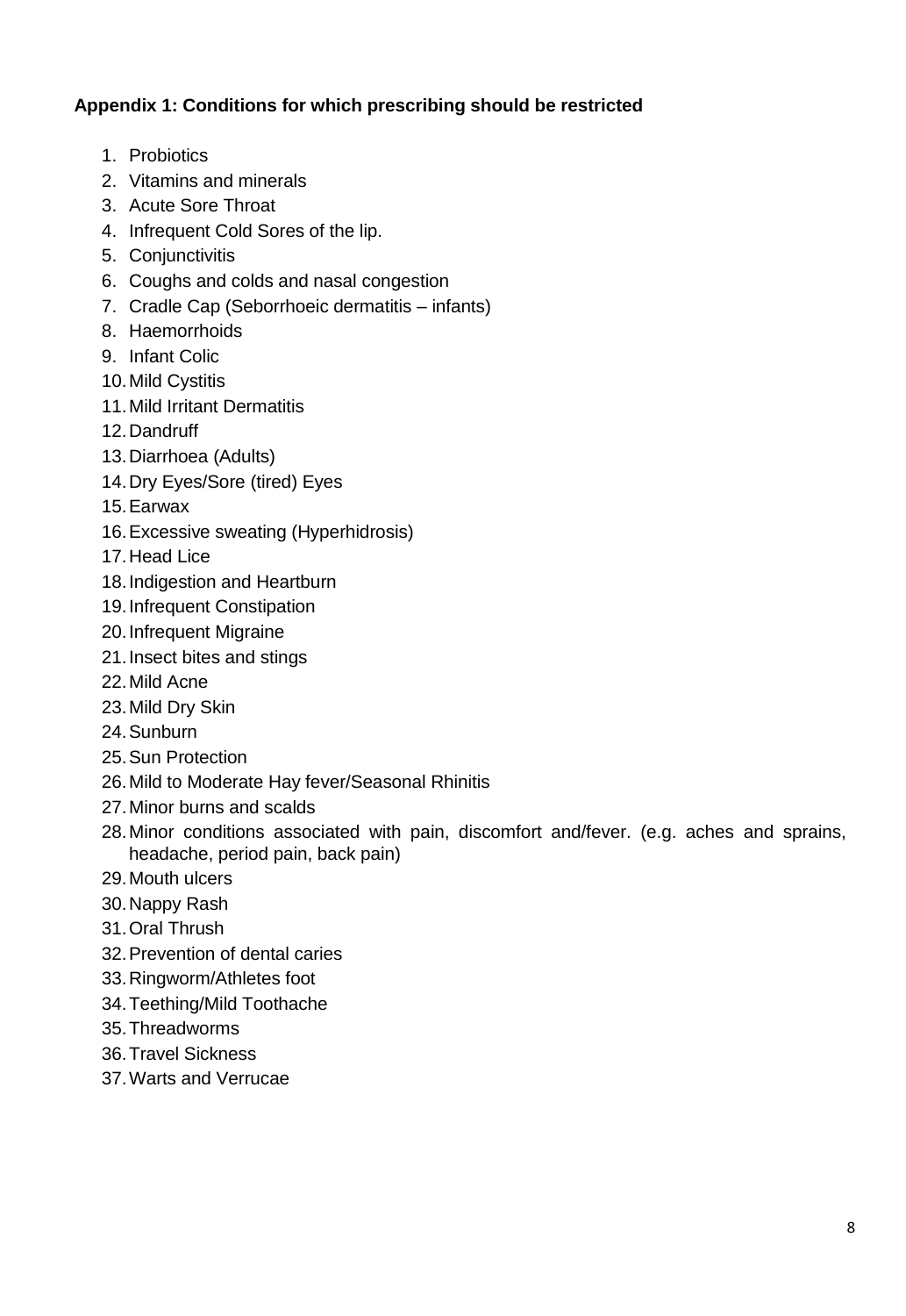**Table 1. Examples of medicines that can be purchased over-the-counter for the treatment of self-limiting conditions and those conditions deemed suitable for selfcare. (**Note: this list and examples given are not exhaustive).

| <b>Self-limiting Conditions</b>             |                                                                                                                                                          |                                                                  |
|---------------------------------------------|----------------------------------------------------------------------------------------------------------------------------------------------------------|------------------------------------------------------------------|
| <b>Condition</b>                            | <b>Example products (not</b><br>exhaustive)                                                                                                              | <b>Specific Exceptions (for general</b><br>exceptions see above) |
| Acute sore throat                           | Sore throat lozenges and sprays                                                                                                                          |                                                                  |
| Infrequent cold sores of<br>the lip         | Aciclovir cream<br>Zovirax <sup>®</sup> cold sore cream                                                                                                  | Immunocompromised patients                                       |
|                                             | Chloramphenicol eye drops or<br>ointment                                                                                                                 | Children Patient under 2 years of age                            |
| Conjunctivitis (also see<br>hayfever below) | Sodium cromoglicate eye drops<br>Otrivine-antistin® eye drops                                                                                            |                                                                  |
| Coughs, colds and nasal<br>congestion       | Simple linctus, pholcodine<br>linctus<br>Pseudoephedrine nasal sprays<br>and oral preparations<br>Xylometazoline and ephedrine<br>nasal sprays and drops |                                                                  |
| Cradle cap                                  | Olive oil, cradle cap shampoos                                                                                                                           | If causing distress to the infant and<br>not improving           |
| Haemorrhoids                                | Anusol® cream, ointment<br>or suppositories                                                                                                              |                                                                  |
|                                             | Anusol HC® cream,<br>ointment, suppositories                                                                                                             | Patient less than 18 years of age                                |
| Infant colic                                | Simeticone liquid<br>Dimeticone liquid                                                                                                                   |                                                                  |
|                                             | Colief <sup>®</sup> liquid                                                                                                                               | Confirmed lactose intolerance only                               |
| Mild cystitis                               | Potassium citrate mixture or<br>sachets<br><b>Cranberry products</b>                                                                                     |                                                                  |

| Minor conditions suitable for self-care |                                                     |                                                                                                                                                                                                                                    |
|-----------------------------------------|-----------------------------------------------------|------------------------------------------------------------------------------------------------------------------------------------------------------------------------------------------------------------------------------------|
| <b>Condition</b>                        | <b>Example products (not</b><br>exhaustive)         | <b>Specific Exceptions (for general</b><br>exceptions see above)                                                                                                                                                                   |
|                                         | <b>Emollient creams and lotions</b>                 |                                                                                                                                                                                                                                    |
| Mild irritant dermatitis                | Mild corticosteroid creams (e.g.<br>hydrocortisone) | Exceptions for hydrocortisone<br>cream:<br>• Children under 10 years<br>Pregnant women<br>When required for use on the<br>face, anogenital region, broken or<br>infected skin (including cold<br>sores, acne, and athlete's foot). |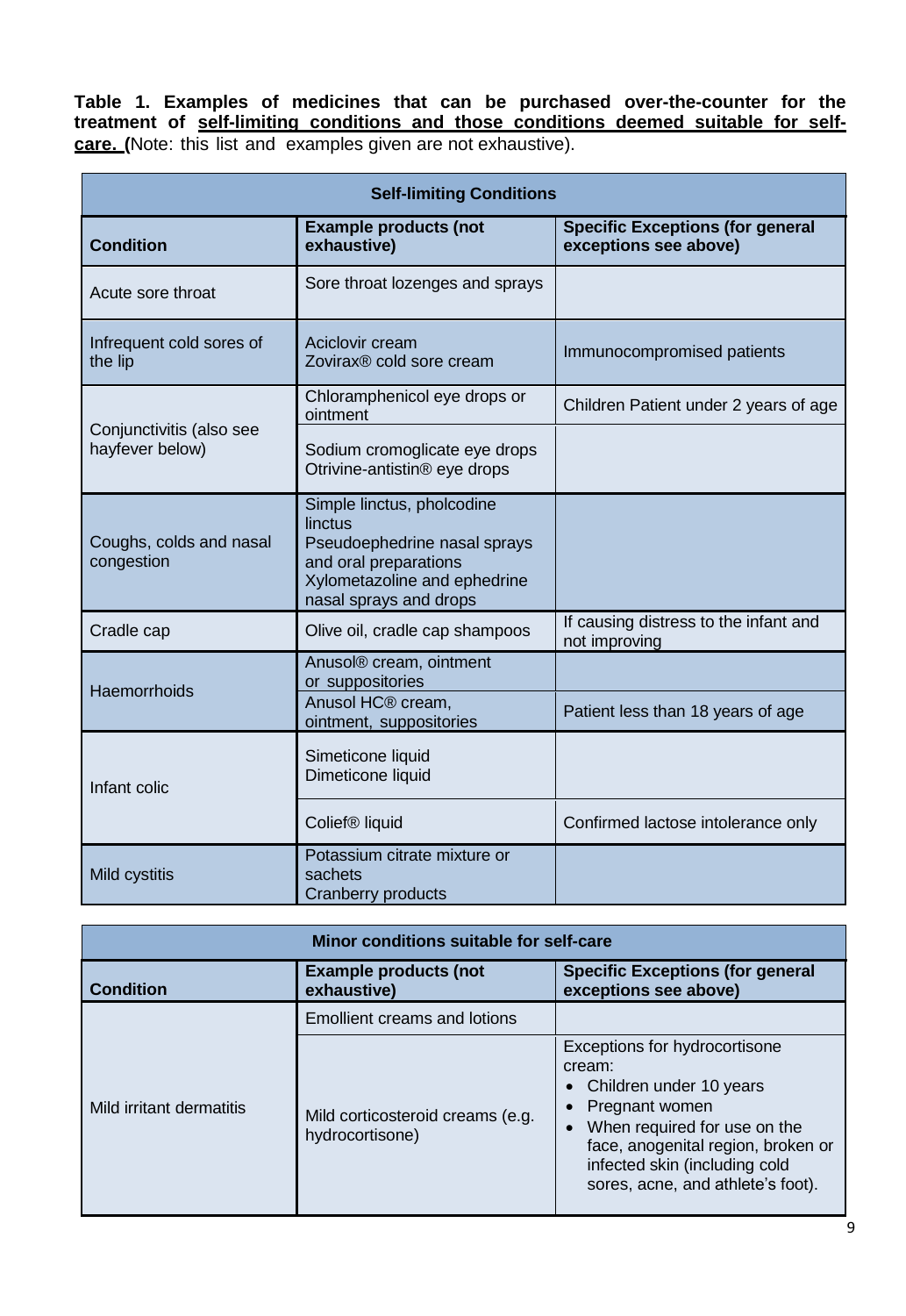| Dandruff (mild scaling of<br>the scalp without itching) | Shampoos including antifungal,<br>antiseptic, selenium and coal tar                  |                                                                                                                                                                                                                                  |
|---------------------------------------------------------|--------------------------------------------------------------------------------------|----------------------------------------------------------------------------------------------------------------------------------------------------------------------------------------------------------------------------------|
| Diarrhoea (adults)                                      | Loperamide<br>Oral rehydration sachets                                               | Children                                                                                                                                                                                                                         |
| Dry eyes/sore tired eyes                                | Hypromellose eye drops,<br>Carbomer 980 gel                                          |                                                                                                                                                                                                                                  |
| Earwax                                                  | Olive Oil, sodium bicarbonate<br>ear drops                                           |                                                                                                                                                                                                                                  |
| <b>Excessive sweating</b><br>(hyperhidrosis)            | Aluminium chloride 20%<br>solutions (e.g. Driclor®,<br>Anhydrol Forte <sup>®</sup> ) |                                                                                                                                                                                                                                  |
| <b>Head lice</b>                                        | Dimeticone, Malathion,<br>Cyclomethicone,<br>Permethrin shampoos and<br>liquids      | Children under 6 months of age                                                                                                                                                                                                   |
| Indigestion and heartburn                               | Peptac®, Gaviscon®                                                                   |                                                                                                                                                                                                                                  |
| Infrequent constipation                                 | Senna, lactulose, Macrogol<br>sachets                                                | Children where dietary and lifestyle<br>changes have not been sufficient                                                                                                                                                         |
| Infrequent migraine                                     | Analgesics, Migraleve®, Triptans                                                     | Patients with severe or recurrent<br>migraines.                                                                                                                                                                                  |
|                                                         | Antihistamine oral and topical<br>preparations, calamine lotion                      |                                                                                                                                                                                                                                  |
| Insect bites and stings                                 | <b>Topical corticosteroids</b>                                                       | Exceptions for hydrocortisone<br>cream:<br>Children under 10 years<br>Pregnant women<br>When required for use on the<br>face, anogenital region, broken or<br>infected skin (including cold<br>sores, acne, and athlete's foot). |
| <b>Mild Acne</b>                                        | Benzoyl peroxide creams and<br>gels                                                  |                                                                                                                                                                                                                                  |
| Mild dry skin                                           | <b>Emollient creams and lotions</b>                                                  |                                                                                                                                                                                                                                  |
| Sunburn due to excessive<br>sun exposure                | Emollients, oral and topical<br>antihistamines, analgesics                           |                                                                                                                                                                                                                                  |
| Sun protection                                          | Sun creams such as<br>Uvistat®, Sunsense®, etc.                                      | ACBS approved indication of<br>protection from UV radiation in<br>abnormal cutaneous<br>photosensitivity. (i.e. where skin<br>protection should be prescribed)                                                                   |
| Mild to moderate<br>hayfever/seasonal rhinitis          | Antihistamines, nasal sprays,<br>eye drops                                           |                                                                                                                                                                                                                                  |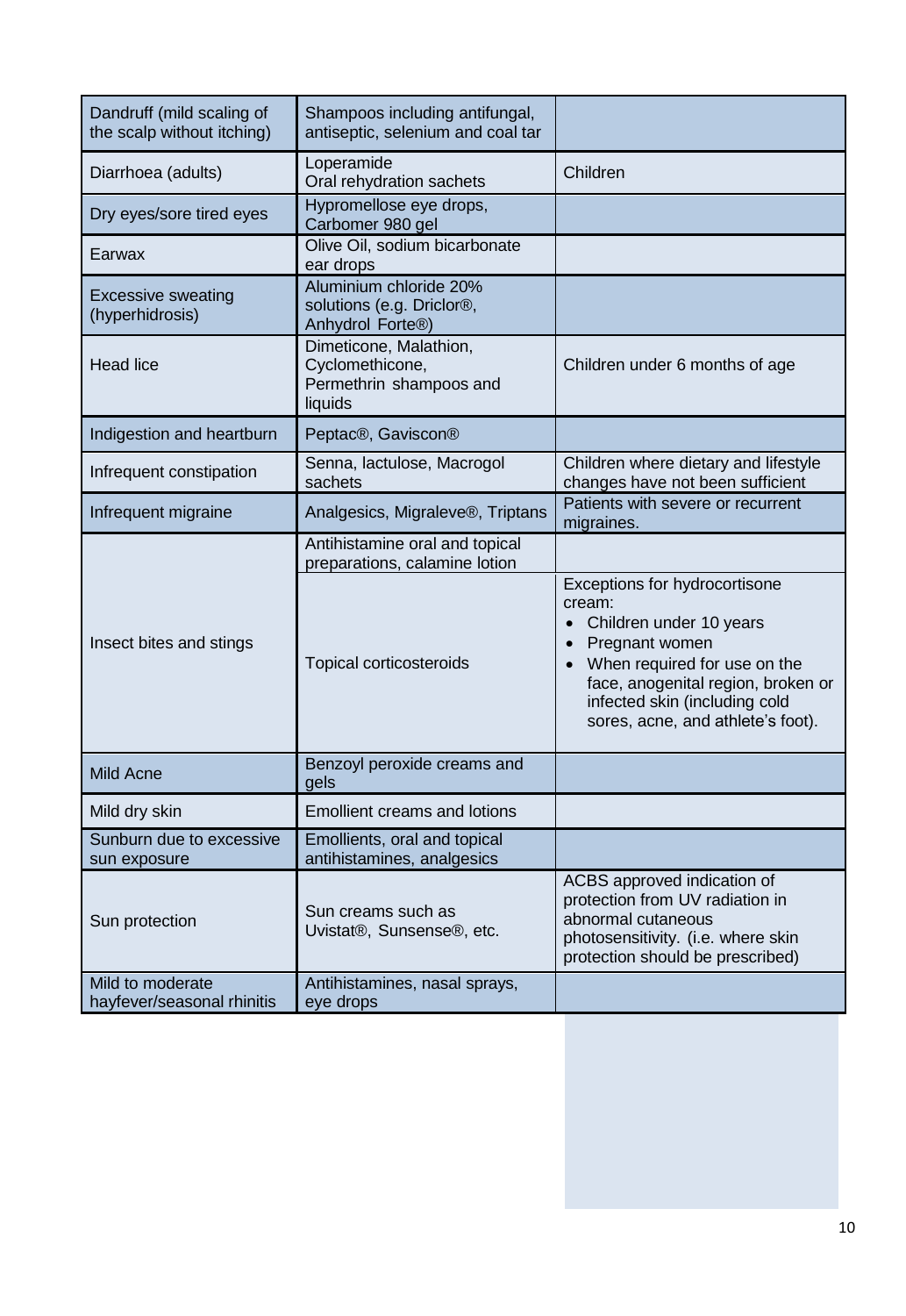| More serious burns always require<br>professional medical attention. Burns<br>requiring hospital A&E treatment<br>include but are not limited to:<br>• all chemical and electrical burns;<br>Minor burns and scalds<br>Antiseptic creams, analgesics<br>large or deep burns;<br>• burns that cause white or charred<br>skin;<br>• burns on the face, hands, arms,<br>feet, legs or genitals that cause |  |
|--------------------------------------------------------------------------------------------------------------------------------------------------------------------------------------------------------------------------------------------------------------------------------------------------------------------------------------------------------------------------------------------------------|--|
|--------------------------------------------------------------------------------------------------------------------------------------------------------------------------------------------------------------------------------------------------------------------------------------------------------------------------------------------------------------------------------------------------------|--|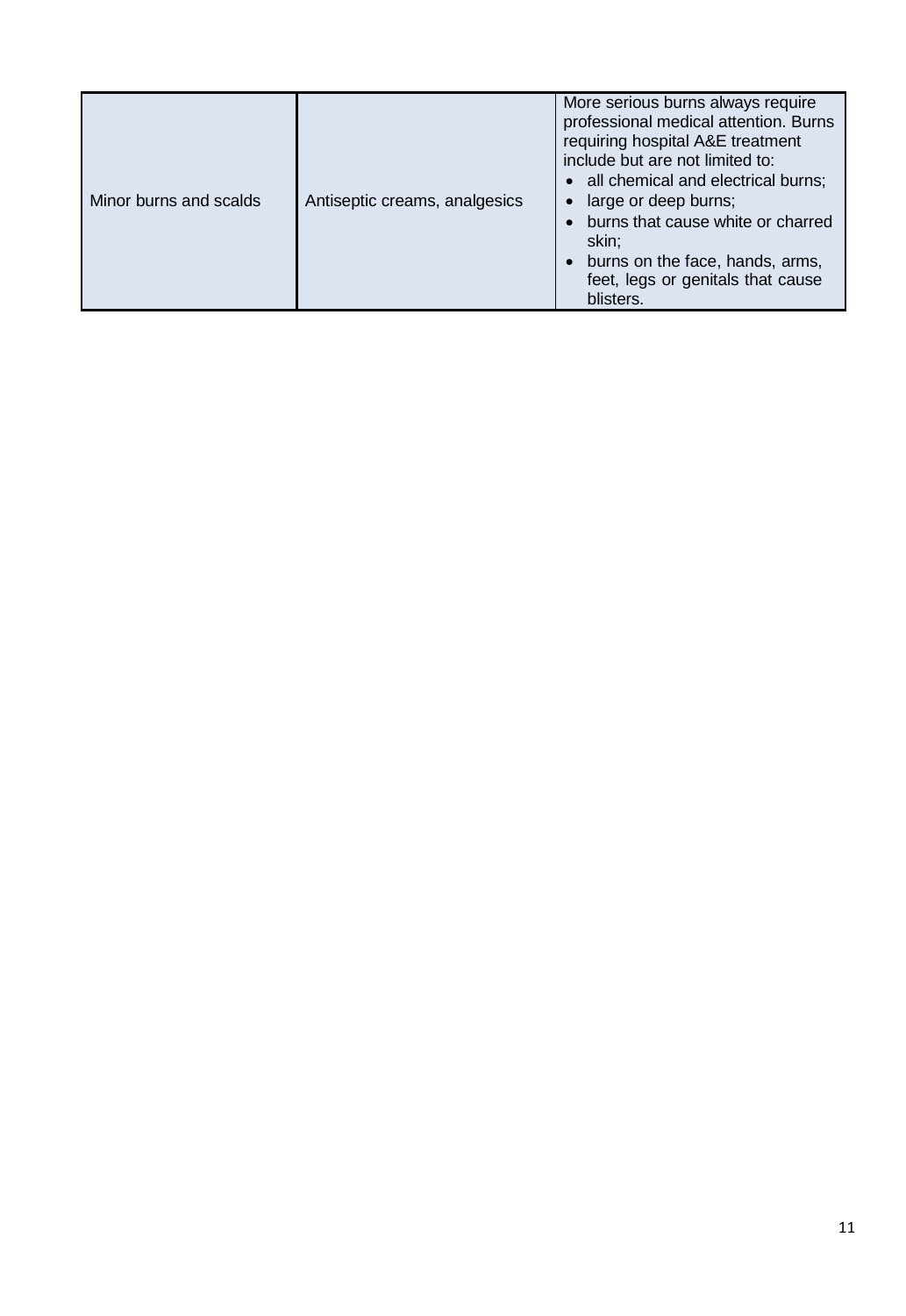| <b>Minor conditions</b><br>associated with pain,<br>discomfort and/or fever<br>(e.g. aches and sprains,<br>headache, period pain,<br>back pain) | Analgesics, NSAIDs, topical<br>anti-inflammatory preparations                 |                                                                                                                                                                              |
|-------------------------------------------------------------------------------------------------------------------------------------------------|-------------------------------------------------------------------------------|------------------------------------------------------------------------------------------------------------------------------------------------------------------------------|
| <b>Mouth ulcers</b>                                                                                                                             | Local anaesthetic gels,<br>hydrocortisone buccal tablets                      | Exceptions for hydrocortisone buccal<br>tablets:<br>children under 12 years of age                                                                                           |
| Nappy rash                                                                                                                                      | Barrier preparations such as<br>Sudocrem <sup>®</sup> , Metanium <sup>®</sup> |                                                                                                                                                                              |
| Oral thrush                                                                                                                                     | Daktarin <sup>®</sup> oral gel, Nystatin <sup>®</sup><br>oral suspension      | Infants less than 4 months old (Note<br>that Daktarin® oral gel is only<br>licensed for 4 months and older.<br>Nystatin® is POM so will need a<br>prescription if required.) |
| Dental products                                                                                                                                 | Mouthwashes<br>Toothpaste                                                     |                                                                                                                                                                              |
| Ringworm/athlete's foot                                                                                                                         | Topical preparations containing<br>miconazole, clotrimazole etc.              | Lymphoedema or history of lower<br>limb cellulitis                                                                                                                           |
| Teething/mild toothache                                                                                                                         | Teething gels, paracetamol,<br>ibuprofen                                      |                                                                                                                                                                              |
| Threadworms                                                                                                                                     | Mebendazole                                                                   | Children under 2 years of age. Not<br>licensed for OTC sale.                                                                                                                 |
| <b>Travel sickness</b>                                                                                                                          | Cinnarizine, Hyoscine                                                         |                                                                                                                                                                              |
| Warts and verrucae                                                                                                                              | Salicylic acid containing<br>products, glutaraldehyde                         | Treatment of anogenital warts                                                                                                                                                |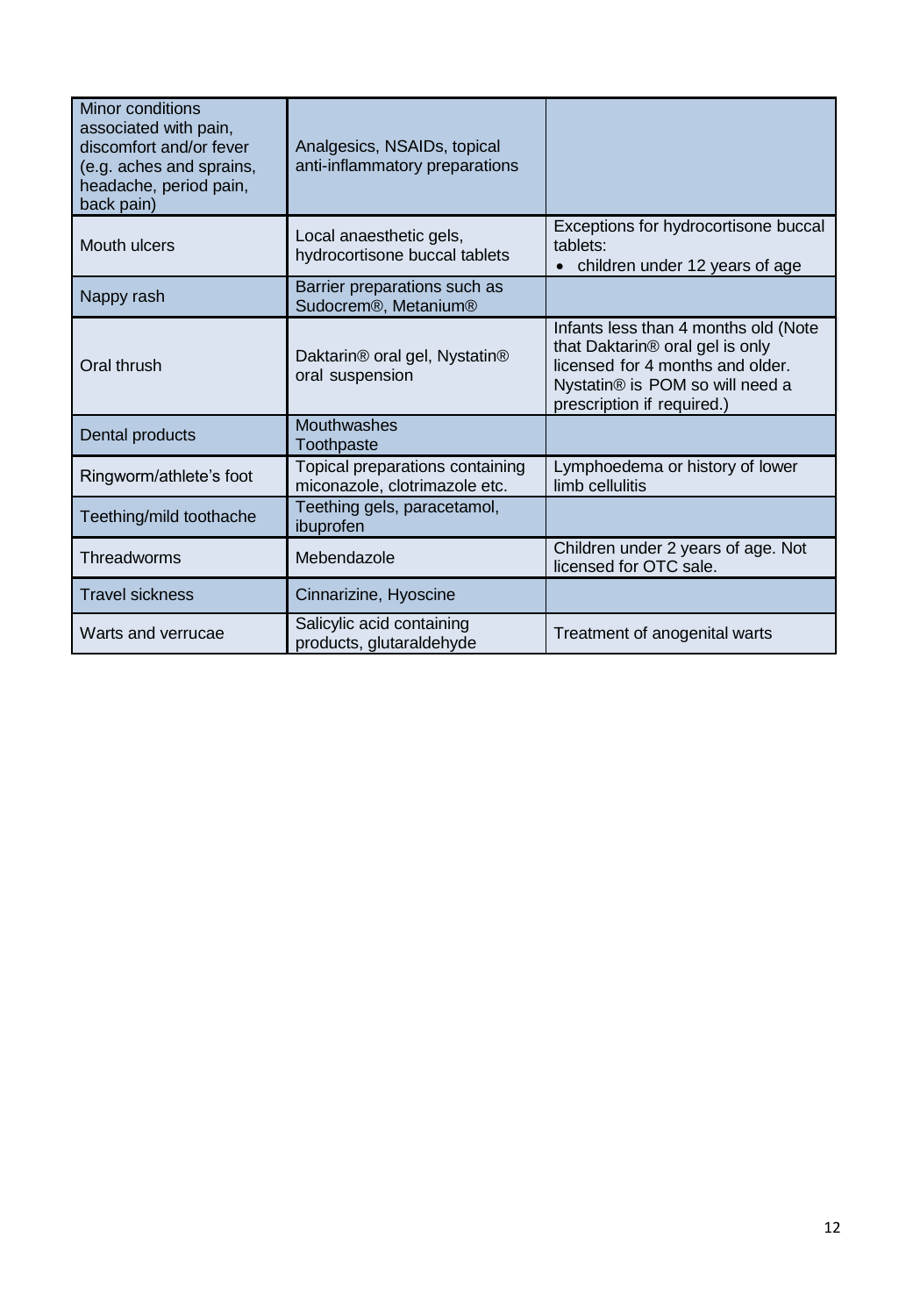#### **Table 2. Examples of medicines that have little evidence of benefit** (Note: this list and examples given is not exhaustive)

| <b>Product</b><br>category         | <b>Example products</b><br>(not exhaustive)                                                                                                                                                                                                                                                                                                                                                                                                            | Specific Exceptions (for general exceptions see above)                                                                                                                                                                                                                                                                                                                                                                                                                                                                                                                                                                                                                                                                                                                                      |
|------------------------------------|--------------------------------------------------------------------------------------------------------------------------------------------------------------------------------------------------------------------------------------------------------------------------------------------------------------------------------------------------------------------------------------------------------------------------------------------------------|---------------------------------------------------------------------------------------------------------------------------------------------------------------------------------------------------------------------------------------------------------------------------------------------------------------------------------------------------------------------------------------------------------------------------------------------------------------------------------------------------------------------------------------------------------------------------------------------------------------------------------------------------------------------------------------------------------------------------------------------------------------------------------------------|
| <b>Probiotics</b>                  | VSL#3,<br>lactobacillus,<br>acidophilus                                                                                                                                                                                                                                                                                                                                                                                                                | VSL#3 for use under the supervision of a physician for the<br>maintenance of antibiotic induced remission of ileoanal pouchitis<br>in adults.                                                                                                                                                                                                                                                                                                                                                                                                                                                                                                                                                                                                                                               |
| <b>Vitamins</b><br>and<br>minerals | Pharmacy own<br>brands of vitamins/<br>multivitamins (i.e.<br>Boots, Lloyds,<br>Superdrug,<br>Valupak),<br>Haliborange <sup>®</sup> ,<br>Sanatogen <sup>®</sup> ,<br><b>Fruitivits</b><br>Sachets <sup>®</sup> ,<br>Spatone <sup>®</sup> , Seven<br>Seas <sup>®</sup> , Lamb <sup>®</sup> ,<br>Vita E <sup>®</sup> .<br>Osteocaps<br>$^{\circledR,}$<br><b>O</b> steocare<br>$^{\circledR}$<br>Redoxon <sup>®</sup> ,<br>Centrum <sup>®</sup> ,<br>etc | Vitamin D (high strength) for proven vitamin D deficiency. Calcium<br>and vitamin D for osteoporosis or osteopenia. Vitamin D for<br>patients with hyperparathyroidism, hypercalcaemia and patients<br>receiving parenteral osteoporosis treatment.<br>NB maintenance or preventative treatment is not an exception.<br>Thiamine and vitamin B co. strong only for alcohol related<br>conditions & neurological complications.<br>Vitamin B12 deficiency.<br>Post bariatric surgery<br>Vitamin supplements for premature and low birth weight babies as<br>advised by hospital.<br>Patients suitable to receive Healthy Start® vitamins for<br>pregnancy or children between the ages 6 months to their<br>fourth birthday. (NB this is not on prescription but<br>commissioned separately) |